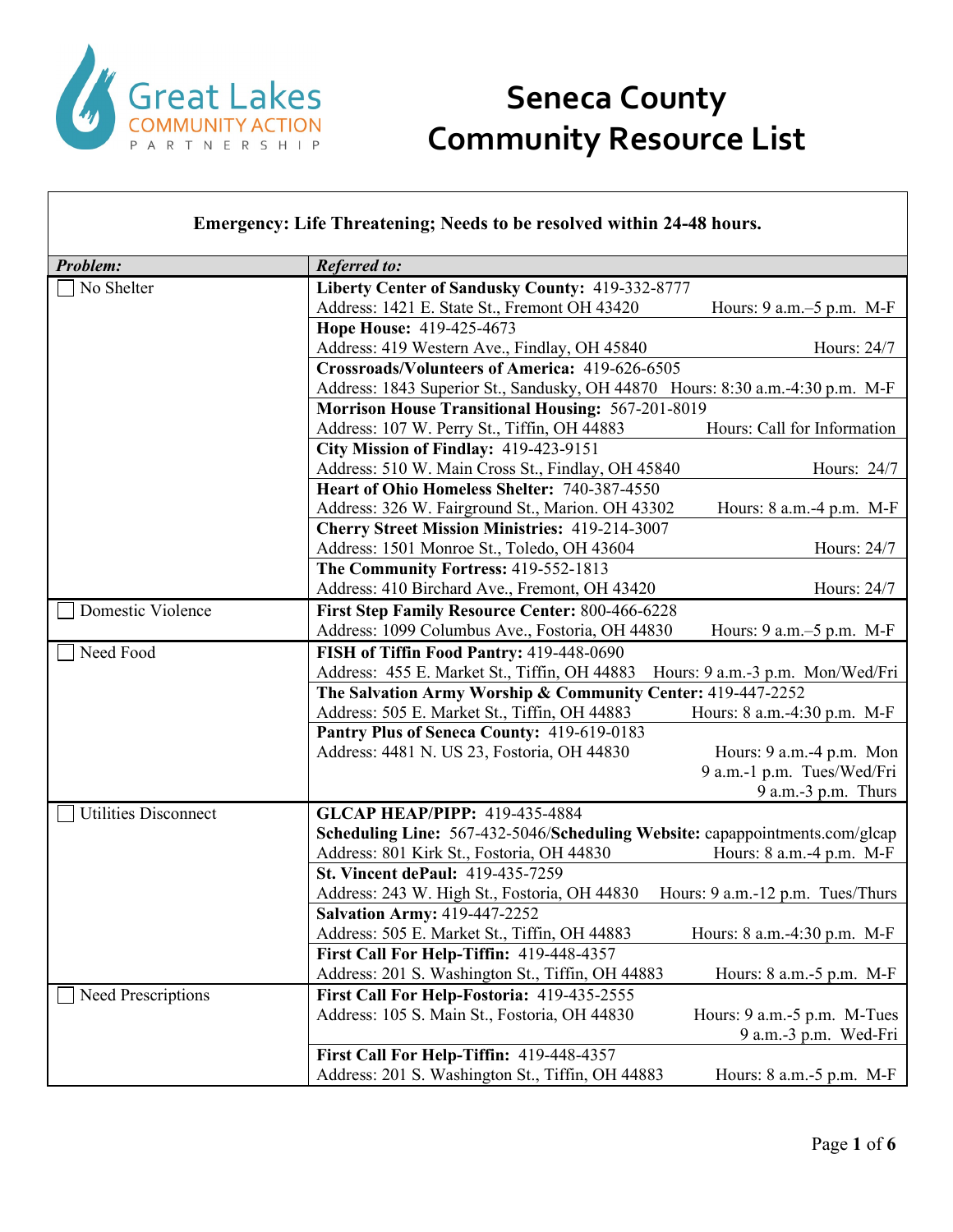

#### **Intermediate: In Crisis; Needs to be resolved within 7-14 days.** *Need: Referred to:* Homeless Prevention **GLCAP:** 419-333-4006 Address: 801 Kirk St., Fostoria, OH 44830 Hours: 8 a.m.-4 p.m. M-F **Salvation Army:** 419-447-2252 Address: 505 E. Market St., Tiffin, OH 44883 Hours: 8 a.m. -4:30 p.m. M-F **First Call For Help-Tiffin:** 419-448-4357 Address: 201 S. Washington St., Tiffin, OH 44883 Hours: 8 a.m.-5 p.m. M-F Rapid Rehousing **GLCAP:** 419-333-4006 Address: 127 S. Front St., Fremont, OH 43420 Hours: 9 a.m. -4:30 p.m. M-F Disabled Supportive Housing **GLCAP:** 419-333-4006 Address: 801 Kirk St., Fostoria, OH 44830 Hours: 8 a.m.-4 p.m. M-F **Emergency Housing Assistance** (City of Fostoria Only) **Great Lakes Community Action Partnership:** 800-775-9767 Address: 127 S. Front St., Fremont, OH 43420 Hours: 8 a.m.-5 p.m. M-F Transitional Housing **Morrison House Transitional Housing:** 567-201-8019 Address: 107 W. Perry St., Tiffin, OH 44883 Hours: Call for Information Water Heater or Furnace **GLCAP Housing Department:** 800-775-9767 Address: 127 S. Front St., Fremont, OH 43420 Hours: 9 a.m.-4:30 p.m. M-F Eye Glass Repair **Julie M. Weller Memorial Commission:** 419-448-8872 Address: 67 Hillcrest Dr., Tiffin, OH 44883 Hours 1 p.m. -4 p.m. Mon

#### **Transitional: Vulnerable; Needs to be resolved within 30 days.**

| <b>Request:</b>            | <b>Referred to:</b>                                               |                                  |
|----------------------------|-------------------------------------------------------------------|----------------------------------|
| Sober Living               | The Cottage-New Housing Ohio, Inc.: 567-201-8019                  |                                  |
|                            | Address: 104 Ohio 100, Tiffin, OH 44883                           | Hours: Call for Information      |
| <b>Employment Services</b> | Seneca County Department of Job and Family Services: 419-447-5011 |                                  |
|                            | Address: 900 East C.R. 20, Tiffin, OH 44883                       | Hours: 8 a.m.-4:30 p.m. M-F      |
|                            | <b>Great Lakes Community Action Partnership: 800-775-9767</b>     |                                  |
|                            | Address: 127 S. Front St., Fremont, OH 43420                      | Hours: $8$ a.m.- $5$ p.m. M-F    |
| Child Care Options         | GLCAP Child Development-Fostoria: 419-435-4884                    |                                  |
|                            | Address: 801 Kirk St., Fostoria, OH 44830                         | Hours: $8$ a.m. $-4$ p.m. M-F    |
|                            | <b>GLCAP Child Development-Tiffin: 567-220-7003</b>               |                                  |
|                            | Address: 124 Ohio Ave., Tiffin, OH 44883                          | Hours: $8$ a.m. $-4$ p.m. M-F    |
|                            | <b>Child Care Resource Center: 440-242-0413</b>                   |                                  |
|                            | Address: 5350 Oberlin Ave., #2, Lorain, OH 44053                  | Hours: $8$ a.m. $-5$ p.m. M-F    |
|                            | Seneca County Department of Job and Family Services: 419-447-5011 |                                  |
|                            | Address: 900 East C.R. 20, Tiffin, OH 44883                       | Hours: 8 a.m.-4:30 p.m. M-F      |
| Health Insurance Options   | Seneca County Department of Job and Family Services: 419-447-5011 |                                  |
|                            | Address: 900 East C.R. 20, Tiffin, OH 44883                       | Hours: $8$ a.m. $-4:30$ p.m. M-F |
| Income Enrichment          | Seneca County Department of Job and Family Services: 419-447-5011 |                                  |
|                            | Address: 900 East C.R. 20, Tiffin, OH 44883                       | Hours: 8 a.m. -4:30 p.m. M-F     |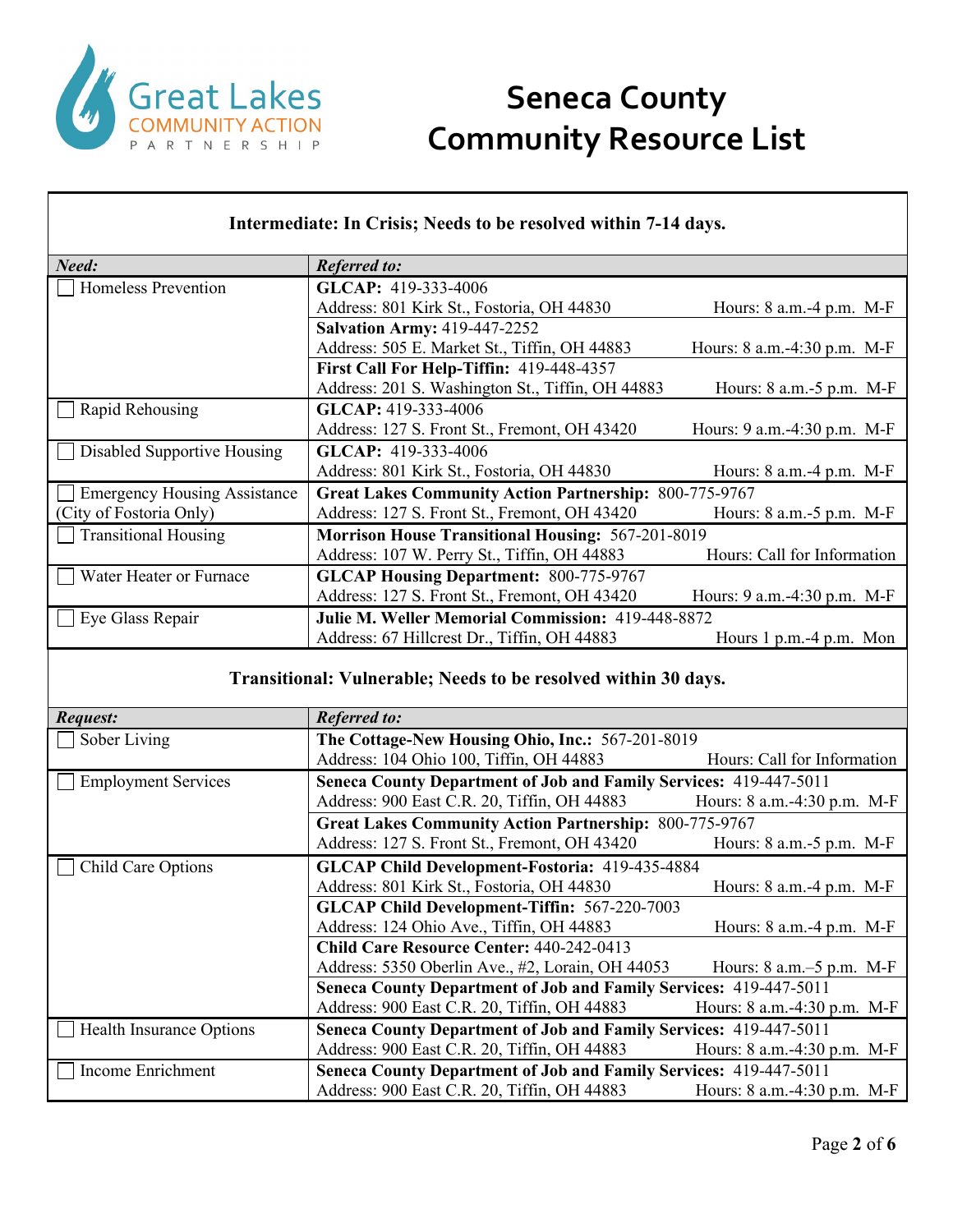

| <b>Transportation Services</b> | Seneca-Crawford Area Transportation (SCAT): 419-448-7344                                                                |                                    |
|--------------------------------|-------------------------------------------------------------------------------------------------------------------------|------------------------------------|
|                                | Address: 3446 South Twp. Rd. 151, Tiffin, OH 44883                                                                      | Hours: 5 a.m.-6 p.m. M-F           |
| Legal Services                 | Legal Aid of Western Ohio: 877-894-4599                                                                                 |                                    |
|                                | Address: 1800 N. Blanchard St., Findlay, OH 45840                                                                       | Hours: 9 a.m. - 2 p.m. M-F         |
| Telephone Service              | Ameritech USA Plan: 888-256-5378                                                                                        |                                    |
|                                |                                                                                                                         | Hours: Call for Information        |
|                                | Verizon Lifeline: 800-483-1807                                                                                          |                                    |
|                                |                                                                                                                         | Hours: Call for Information        |
|                                | Assurance Wireless: 888-321-5880                                                                                        |                                    |
|                                | Address: www.assurancewireless.com                                                                                      | Hours: Call for Information        |
| Physician &/or Dentist Options | Tiffin Community Health Center: 419-455-8140                                                                            |                                    |
|                                | Address: 1344 W. Seneca Ave., Tiffin, OH 44883                                                                          | Hours: 8 a.m. - 8 p.m. M-F         |
|                                | Seneca County General Health District: 419-447-3691                                                                     |                                    |
|                                | Address: 71 S. Washington St., Ste. 1102, Tiffin, OH 44883                                                              |                                    |
|                                |                                                                                                                         | Hours: 8 a.m.-4 p.m. M-F           |
|                                | <b>Community Health Services: 419-436-7281</b>                                                                          |                                    |
|                                | Address: 502 Van Buren St., Fostoria, OH 44830                                                                          | Hours: 7:30 a.m.-7 p.m. Mon        |
|                                |                                                                                                                         | 8:30 a.m.-5 p.m. Tues-Thurs        |
|                                |                                                                                                                         | 8:30 a.m.-1 p.m. Fri               |
| Mental Health Treatment        | Firelands Counseling & Recovery Svs of Seneca Co-Fostoria: 419-435-0204                                                 |                                    |
| Options                        | Address: 122 W. Center St., Fostoria, OH 44830<br>Firelands Counseling & Recovery Svs of Seneca Co-Tiffin: 419-448-9440 | Hours: 8 a.m. - 5 p.m. M-F         |
|                                | Address: 76 Ashwood Rd., Tiffin, OH 44883                                                                               | Hours: 8 a.m. - 5 p.m. M-F         |
|                                | <b>Counseling Connections Center: 419-447-8111</b>                                                                      |                                    |
|                                | Address: 676 Miami St., Ste. C, Tiffin, OH 44883                                                                        | Hours: 8 a.m.-5 p.m. Mon           |
|                                |                                                                                                                         | 8 a.m.-4 p.m. Tues-Thurs           |
|                                | Family Counseling Services: 419-447-6855                                                                                |                                    |
|                                | Address: 481 W. Perry St. B, Tiffin, OH 44883                                                                           |                                    |
|                                |                                                                                                                         | Hours: 12 p.m.-5 p.m. Mon/Tues/Fri |
|                                |                                                                                                                         | $9$ a.m.-6 p.m. Thurs              |
|                                | New Transitions Counseling: 419-448-4094                                                                                |                                    |
|                                | Address: 777 S. Washington St., Tiffin, OH 44883                                                                        | Hours: 8 a.m.-5 p.m. Mon           |
|                                |                                                                                                                         | 8 a.m.-9 p.m. Tues-Thurs           |
| Alcohol/Drug Treatment         | Firelands Counseling & Recovery Svs of Seneca Co-Fostoria: 419-435-0204                                                 |                                    |
| Options                        | Address: 122 W. Center St., Fostoria, OH 44830 Hours: 8 a.m.-5 p.m. M-F                                                 |                                    |
|                                | Firelands Counseling & Recovery Svs of Seneca Co-Tiffin: 419-448-9440                                                   |                                    |
|                                | Address: 76 Ashwood Rd., Tiffin, OH 44883                                                                               | Hours: $8$ a.m. $-5$ p.m. M-F      |
|                                | Dry Haven: 419-435-5003                                                                                                 |                                    |
|                                | Address: 217 W. Center St., Fostoria, OH 44830                                                                          | Hours: 12 p.m.-1 p.m. M/Tues       |
|                                |                                                                                                                         | $12 p.m.-8 p.m.$ Wed               |
|                                |                                                                                                                         | 9:30 a.m.-1:30 p.m. Thurs          |
|                                | Fostoria Alcohol & Drug Center: 419-435-9465                                                                            | 12:30 p.m.-1:30 p.m. Fri           |
|                                | Address: 222 S. Main St., Fostoria, OH 44830                                                                            | Hours: 9 a.m.-5 p.m. M-W           |
|                                |                                                                                                                         | $9$ a.m.- $3$ p.m. Thurs           |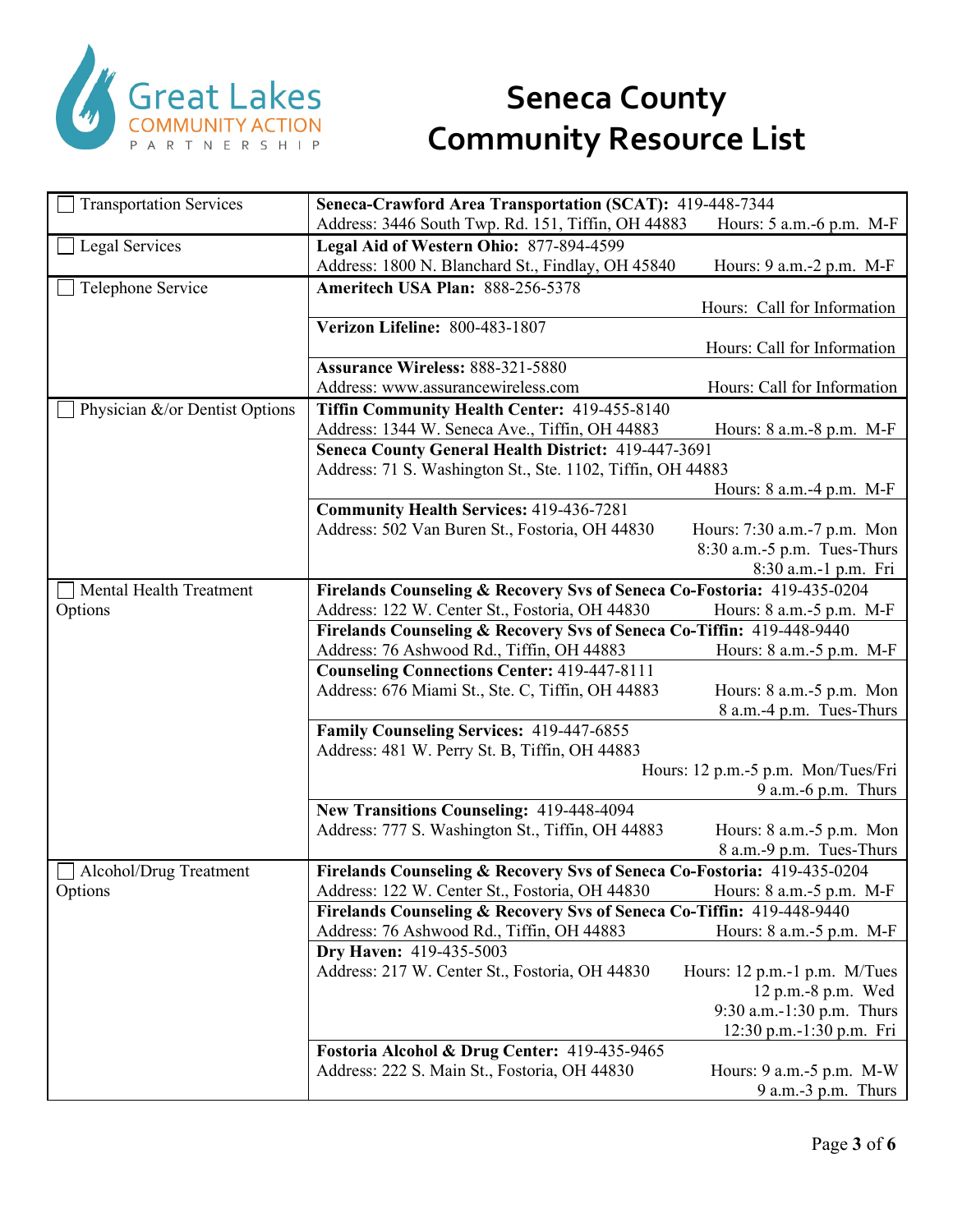

| Address: 65(A) St. Francis Ave., Tiffin, OH 44883                   | Hours: $8$ a.m.- $5$ p.m. M-F                                                                                 |
|---------------------------------------------------------------------|---------------------------------------------------------------------------------------------------------------|
| Oriana House (Crosswaeh – Men): 419-447-1444                        |                                                                                                               |
| Address: 3055 S. St. Rt. 100, Tiffin, OH 44883                      | Hours: 8 a.m.-5 p.m. M-F                                                                                      |
| Oriana House (Crosswaeh – Women): 419-447-1444                      |                                                                                                               |
| Address: 3091 S. St. Rt. 100, Tiffin, OH 44883                      | Hours: 8 a.m.-5 p.m. M-F                                                                                      |
| <b>Oriana House (Summit Psychological Associates): 567-220-7018</b> |                                                                                                               |
| Address: 67(B) St. Francis Ave., Tiffin, OH 44883                   | Hours: 8 a.m.-5 p.m. M-F                                                                                      |
|                                                                     |                                                                                                               |
| Address: 801 Kirk St., Fostoria, OH 44830                           | Hours: 8:30 a.m.-4:30 p.m. M-W                                                                                |
|                                                                     | 8:30 a.m.-7 p.m. Thurs                                                                                        |
|                                                                     | 8:30 a.m.-1 p.m. Fri                                                                                          |
| Women, Infants & Children (WIC)-Tiffin: 419-447-3691, ext. 316      |                                                                                                               |
| Address: 71 S. Washington St., Tiffin, OH 44883                     |                                                                                                               |
|                                                                     | Hours: 8:30 a.m.-4:30 p.m. M-W                                                                                |
|                                                                     | 8:30 a.m.-7 p.m. Thurs                                                                                        |
|                                                                     | 8:30 a.m.-1 p.m. Fri                                                                                          |
|                                                                     | Oriana House (Tiffin Non-Residential): 567-220-7018<br>Women, Infants & Children (WIC)-Fostoria: 419-435-4401 |

#### **General: Interest; Application to be completed within 60-90 days.**

| Request:                        | <b>Referred to:</b>                                           |                                   |
|---------------------------------|---------------------------------------------------------------|-----------------------------------|
| Home Repair/Weatherization      | <b>GLCAP Housing Department: 800-775-9767</b>                 |                                   |
|                                 | Address: 127 S. Front St., Fremont, OH 43420                  | Hours: 8 a.m. - 5 p.m. M-F        |
| Home Energy Conservation        | <b>Great Lakes Community Action Partnership: 800-775-9767</b> |                                   |
|                                 | Address: 127 S. Front St., Fremont, OH 43420                  | Hours: 8 a.m.-5 p.m. M-F          |
| Home Purchase Planning          | <b>GLCAP First Time Home Buyers Program: 800-775-9767</b>     |                                   |
|                                 | Address: 127 S. Front St., Fremont, OH 43420                  | Hours 8:30 a.m.-4:30 p.m. M-F     |
| Housing Counseling              | <b>Great Lakes Community Action Partnership: 800-775-9767</b> |                                   |
|                                 | Address: 127 S. Front St., Fremont, OH 43420                  | Hours: 8 a.m. - 5 p.m. M-F        |
| Private Well Assistance         | <b>Great Lakes Community Action Partnership: 800-775-9767</b> |                                   |
|                                 | Address: 127 S. Front St., Fremont, OH 43420                  | Hours: 8 a.m. - 5 p.m. M-F        |
| <b>GED</b> Classes              | Vanguard Sentinel Career & Technology Centers: 419-448-1212   |                                   |
|                                 | Address: 793 E. Twp. Rd. 201, Tiffin, OH 44883                | Hours: Call for Information       |
|                                 | Fostoria City Schools: 419-435-8163                           |                                   |
|                                 | Address: 1001 Park Ave., Fostoria, OH 44830                   | Hours: $8$ a.m. $-4$ p.m. M-Thurs |
| <b>Parenting Classes</b>        | Patchworks House: 419-448-0080                                |                                   |
|                                 | Address: 42 Madison St., Tiffin, OH 44883                     | Hours: $8$ a.m.- $5$ p.m. M-F     |
|                                 | GLCAP Child Development-Fostoria: 419-435-4884                |                                   |
|                                 | Address: 801 Kirk St., Fostoria, OH 44830                     | Hours: 8 a.m.-4 p.m. M-F          |
|                                 | <b>GLCAP Child Development-Tiffin: 567-220-7003</b>           |                                   |
|                                 | Address: 124 Ohio Ave., Tiffin, OH 44883                      | Hours: 8 a.m.-4 p.m. M-F          |
|                                 | <b>Heartbeat Hope Medical Pregnancy Center: 567-220-7024</b>  |                                   |
|                                 | Address: 380 W. Market St., Tiffin, OH 44883                  | Hours: $10$ a.m.- $2$ p.m. M/W    |
| <b>Family Planning Services</b> | Seneca County General Health District: 419-447-3691           |                                   |
|                                 | Address: 71 S. Washington St., Ste. 1102, Tiffin, OH 44883    |                                   |
|                                 |                                                               | Hours: $8$ a.m. $-4$ p.m. M-F     |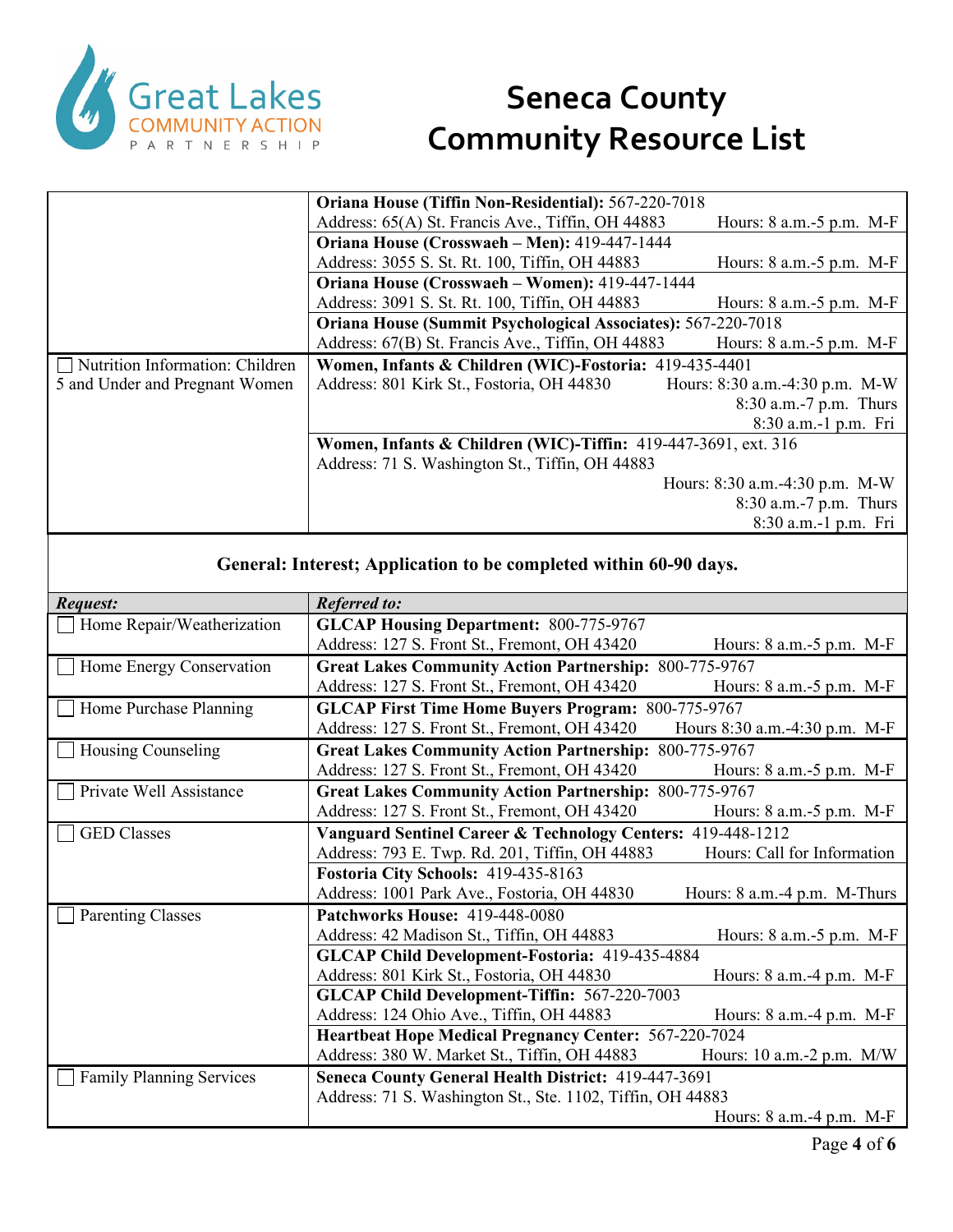

| Outstanding Bills / Debt         | <b>Consumer Credit Counseling: 800-278-8850</b>                                                               |  |
|----------------------------------|---------------------------------------------------------------------------------------------------------------|--|
| Services                         | Hours: Call for Information                                                                                   |  |
| <b>Budgeting Education</b>       | <b>Consumer Credit Counseling: 800-278-8850</b>                                                               |  |
|                                  | Hours: Call for Information                                                                                   |  |
|                                  | OSU Extension Office: 419-447-9722                                                                            |  |
|                                  | Address: 3140 S. St. Rt. 100, Ste. E, Tiffin, OH 4488                                                         |  |
|                                  | Hours: 8 a.m.-4:30 p.m. M-Thurs                                                                               |  |
|                                  | Friday by Appointment                                                                                         |  |
|                                  | <b>Great Lakes Community Action Partnership: 800-775-9767</b>                                                 |  |
|                                  | Address: 127 S. Front St., Fremont, OH 43420<br>Hours: 8 a.m.-5 p.m. M-F                                      |  |
| Vocational/College Options       | Vanguard Sentinel Career & Technology Centers: 419-448-1212                                                   |  |
|                                  | Hours: Call for Information<br>Address: 793 E. Twp. Rd. 201, Tiffin, OH 44883                                 |  |
|                                  | Terra State Community College: 419-334-8400                                                                   |  |
|                                  | Address: 2830 Napoleon Rd., Fremont, OH 43402 Hours: 8 a.m.-7 p.m. Mon/Tues                                   |  |
|                                  | 8 a.m.-5 p.m. Wed/Thurs                                                                                       |  |
|                                  | 8 a.m.-4 p.m. Fri                                                                                             |  |
| <b>Alternative Educational</b>   | Seneca County Department of Job and Family Services: 419-447-5011                                             |  |
| Funding                          | Address: 900 East C.R. 20, Tiffin, OH 44883<br>Hours: 8 a.m.-4:30 p.m. M-F                                    |  |
| <b>Business Dev. Counseling</b>  | <b>GLCAP Community &amp; Economic Development: 800-775-9767</b>                                               |  |
|                                  | Address: 127 S. Front St., Fremont, OH 43420<br>Hours: 9 a.m.-4:30 p.m. M-F                                   |  |
| <b>Senior Services</b>           | Seneca County Commission on Aging-Fostoria Office: 419-937-2961                                               |  |
|                                  | Address: 601 Findlay St., Fostoria, OH 44830<br>Hours: 8:30 a.m.-5 p.m. M-F                                   |  |
|                                  | Seneca County Commission on Aging-Tiffin Office: 419-447-5792                                                 |  |
|                                  | Address: 382 S. Huron St., Tiffin, OH 44883<br>Hours: 8:30 a.m.-5 p.m. M-F                                    |  |
| Clothing / Furniture /           | St. Vincent dePaul: 419-435-7259                                                                              |  |
| Appliances                       | Address: 243 W. High St., Fostoria, OH 44830<br>Hours: 9 a.m.-12 p.m. Tues/Thurs                              |  |
|                                  | West Independence United Methodist Church (Garage of Hope): 419-894-6239                                      |  |
|                                  | Address: 22876 US-224, Fostoria, OH 44830<br>Hours: Call for Information                                      |  |
|                                  | <b>Helping Hands in Seneca County</b>                                                                         |  |
|                                  | Facebook Page                                                                                                 |  |
| <b>Veteran Services</b>          | Seneca County Veterans Service Commission: 419-447-2885                                                       |  |
|                                  | Address: 920 E. County Road 20, Tiffin, OH 44883                                                              |  |
|                                  | Hours: 8:30 a.m.-4:30 p.m. M-F                                                                                |  |
|                                  | <b>Great Lakes Community Action Partnership: 800-775-9767</b><br>Address: 127 S. Front St., Fremont, OH 43420 |  |
|                                  | Hours: 8 a.m.-5 p.m. M-F                                                                                      |  |
| <b>Child Support Enforcement</b> | Seneca County Child Support Enforcement Agency (CSEA): 419-447-5011<br>Hours: 8 a.m.-4:30 p.m. M-F            |  |
|                                  | Address: 900 East C.R. 20, Tiffin, OH 44883                                                                   |  |
| Additional Information &         | First Call For Help-Fostoria: 419-435-2555                                                                    |  |
| Referral                         | Address: 105 S. Main St., Fostoria, OH 44830<br>Hours: 9 a.m.-5 p.m. M-Tues                                   |  |
|                                  | 9 a.m.-3 p.m. Wed-Fri                                                                                         |  |
|                                  | First Call For Help-Tiffin: 419-448-4357                                                                      |  |
|                                  | Address: 201 S. Washington St., Tiffin, OH 44883<br>Hours: 8 a.m. - 5 p.m. M-F                                |  |